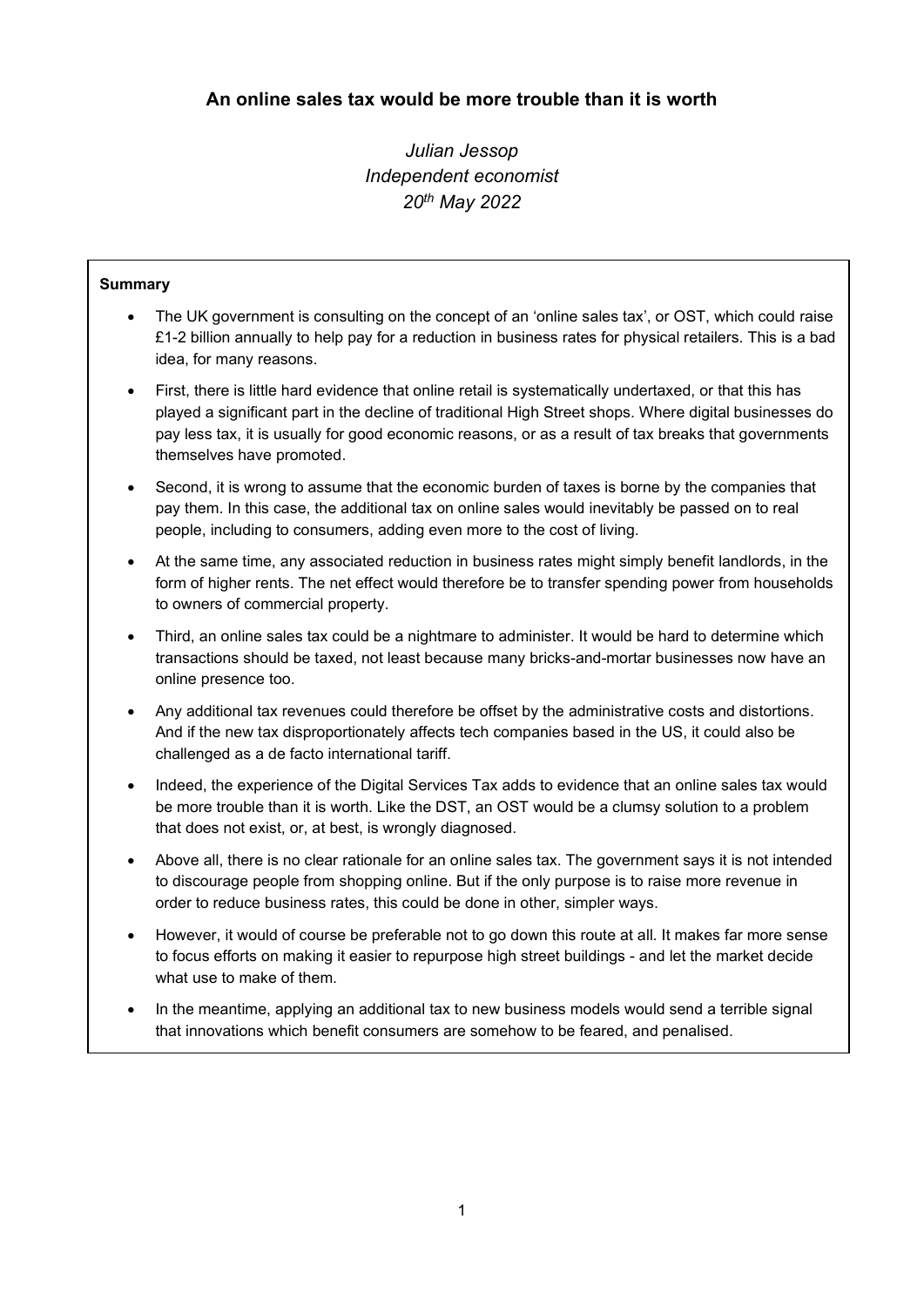## Introduction

HM Treasury (2022) is consulting on proposals for an online sales tax (OST), which it describes as 'an option to help rebalance taxation of the retail sector'. No decision has been taken yet on whether or not to proceed with an OST. Indeed, the consultation paper itself is clear that there are many potential problems.

An online sales tax would be an additional tax on transactions conducted over the internet, probably levied as a small percentage of the value of the transaction, or a lump sum charge for each online order. The new tax would be specifically aimed at raising money that would then be used to subsidise business rates<sup>1</sup>.

. This would be wider in scope than the existing Digital Services Tax, which is a 2% tax on the UK revenues of search engines, social media services and online marketplaces (HMRC, 2020),

This briefing will begin by reviewing the main arguments in favour of an online sales tax, which are based on some shaky economics. These calls often seem motivated at least as much by well-meaning but old-fashioned ideas about the High Street, or popular animosity towards the 'tech giants'.

The paper will then summarise the economic arguments *against* an online sales tax, and the practical challenges in designing, implementing and administering an OST.

### 1. The case for an online sales tax

Supporters of an OST argue that bricks-and-mortar retailers are at an unfair disadvantage, because companies operating from High Street properties are likely to pay more in business rates (and possibly in other taxes) than their online competitors. At the very least, the shift towards online shopping may have reduced the amount of revenue that the government raises from the retail sector, requiring a rebalancing of the burden simply in order to continue to finance local services. There is a lot to unpick here.

For a start, there is no good reason to think that the traditional model of High Street retail is worth protecting in its own right. The reality is that the High Street is always evolving as consumer tastes, lifestyles and technology change.

For example, does anyone remember Blockbuster? In the early 2000s Blockbuster was a familiar brand on the high street, renting out videos and DVDs from more than 800 shops around the UK. Ten years later the business was itself 'bust', rendered obsolete by online streaming.

The government of the day might have tried to prevent this. It could have imposed an additional tax on the downloading of entertainment via the internet. It could have reduced the business rates charged on video rental shops. The government could even have paid for customers to enjoy discounted rentals on certain days.

But not many people would have thought that these forms of intervention were sensible. Blockbuster was a casualty of technological progress and changing consumer preferences. Few were sorry to see it go. The free market soon found other uses for the properties that it occupied – and other opportunities for the people that it employed.

This example is worth remembering whenever anyone proposes some grand new government plan to 'save the High Street'. They would need to explain what exactly it is they are trying to preserve, and why.

Another poor argument for resisting change is the risk to jobs in High Street shops. The purpose of economic activity should be to provide consumers with the goods and services that they want, how and where they want them, and not to employ people in particular businesses (whether that is a Blockbuster video store, or your local Pret). People work for online companies too.

There are some more fundamental shifts. People may want to buy more goods online, and visit the High Street to spend on services instead. Online businesses also contribute to reducing transaction costs, such as the

 $1$  Business rates are devolved, so this would mean giving an additional pot of money to Scotland, Wales and Northern Ireland, to do with as they wish.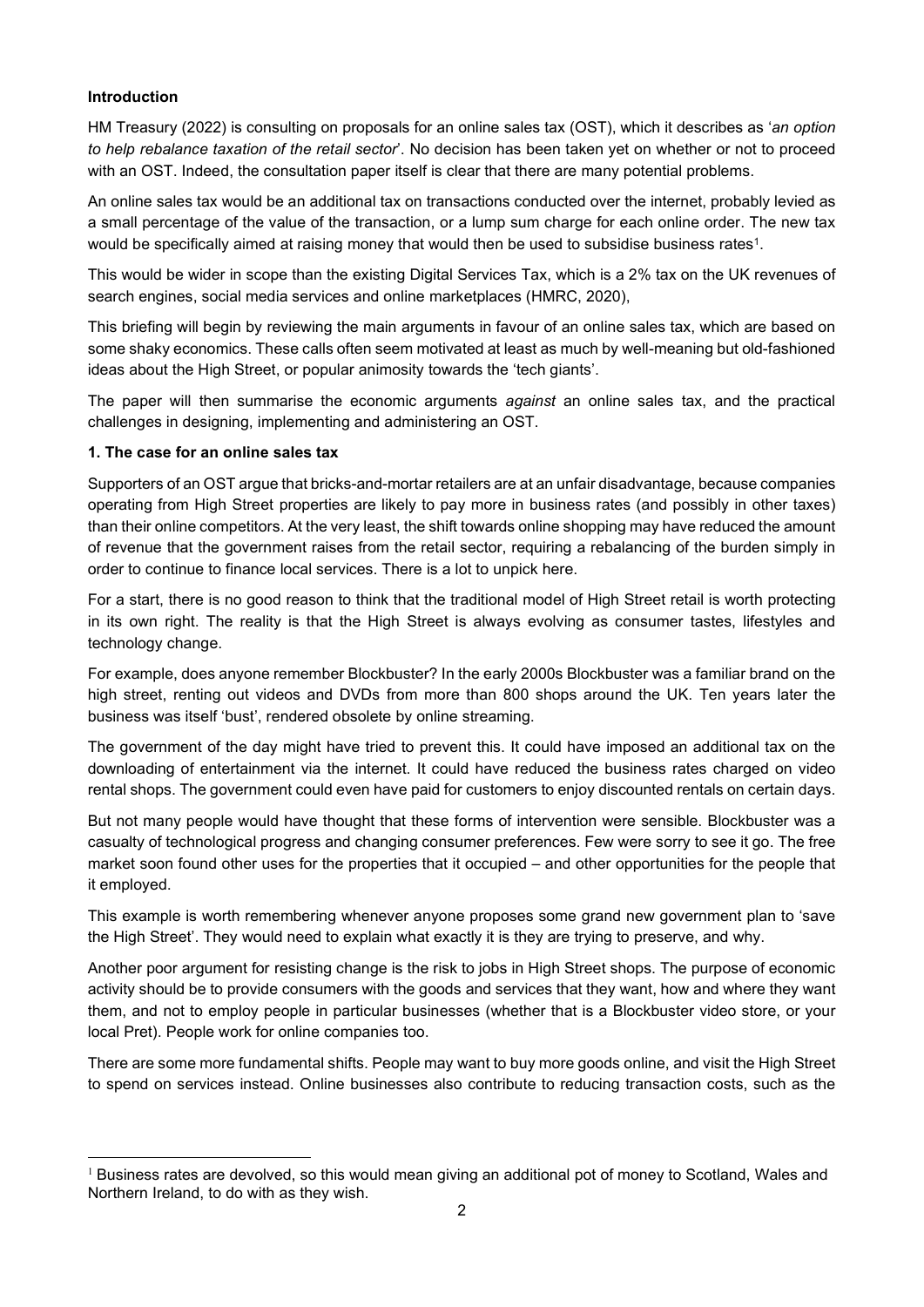need to visit multiple shops to compare prices and access a wider range of products, which is an important benefit to consumers.

As Chart 1 shows, the share of internet sales in Chart 1: UK internet sales as proportion of all total retail sales shot up during the pandemic, but retailing (excluding auto fuel) (%) (Source: ONS) the latest figure (27% in April) is only a few  $_{40}$ percentage points above the long-term upward trend (ONS, 2022). This trend is global, and not driven by the UK tax regime.

An online sales tax would be unlikely to change  $\frac{1}{15}$ this. Indeed, the UK government does not expect  $_{10}$ an OST to raise a large amount of money anyway. In part this is because it is not intended o to actively discourage people from shopping  $\mathcal{A}^{\phi} \mathcal{A}^{\phi} \mathcal{A}^{\phi} \mathcal{A}^{\phi} \mathcal{A}^{\phi}$ online, so would be set at a low rate.



The fact that different business models may mean that some firms pay less in business rates is not necessarily a problem. either. For example, an online retailer might be able to gain a perfectly legitimate competitive advantage, including but not limited to a reduction in their business rates, by operating from a more efficient out-of-town warehouse rather than a shop on a congested city-centre High Street. This is not something that that the tax system should seek to 'correct'.

What's more, online businesses may face higher costs in other areas, such as delivery networks, which might also increase their liability for other taxes, such as fuel duties.

There is a perception that online businesses do not pay their 'fair share' of other taxes too. Unfavourable comparisons are often made between the sales that companies like Amazon make in the UK, and the corporation tax that they pay here. But this is misleading, because corporation tax is paid on profits, not on turnover. Online marketplaces might see a lot of business transacted between third parties on their websites, but still be working on small profit margins, or even at a loss.

Finally, where digital companies do pay less tax, this is often as a result of tax breaks that governments themselves have promoted, including the favourable treatment of R&D spending, software developed in-house and other intangible assets, or tax breaks for employee share ownership schemes.

#### 2. Who would pay, and who would benefit?

It is also wrong to assume that the economic burden of taxes is borne by the companies that pay them. In this case, the additional tax on online sales would inevitably be passed on to consumers, adding to pressures on the cost of living.

This risk could be minimised by setting the tax at a very low rate. However, that would also minimise the amount of money raised. If the tax does work (a big if), there would inevitably be a temptation to raise the rate in future,

At the same time, any associated reduction in business rates might simply benefit commercial landlords, in the form of higher rents. As Adam (2019) explains, economic theory, and plenty of evidence, suggests that business rates are mostly reflected in rents. The net effect of using the additional revenues from an online sales tax to reduce business rates would therefore be to transfer spending power from households to owners of commercial property.

What's more, turnover taxes have particularly large deadweight costs and are a major deterrent to investment (at a time when the UK already has a productivity problem). An online sales tax would be also be unfair, because it would penalise firms that have innovated and adapted in response to changing technology and consumer tastes.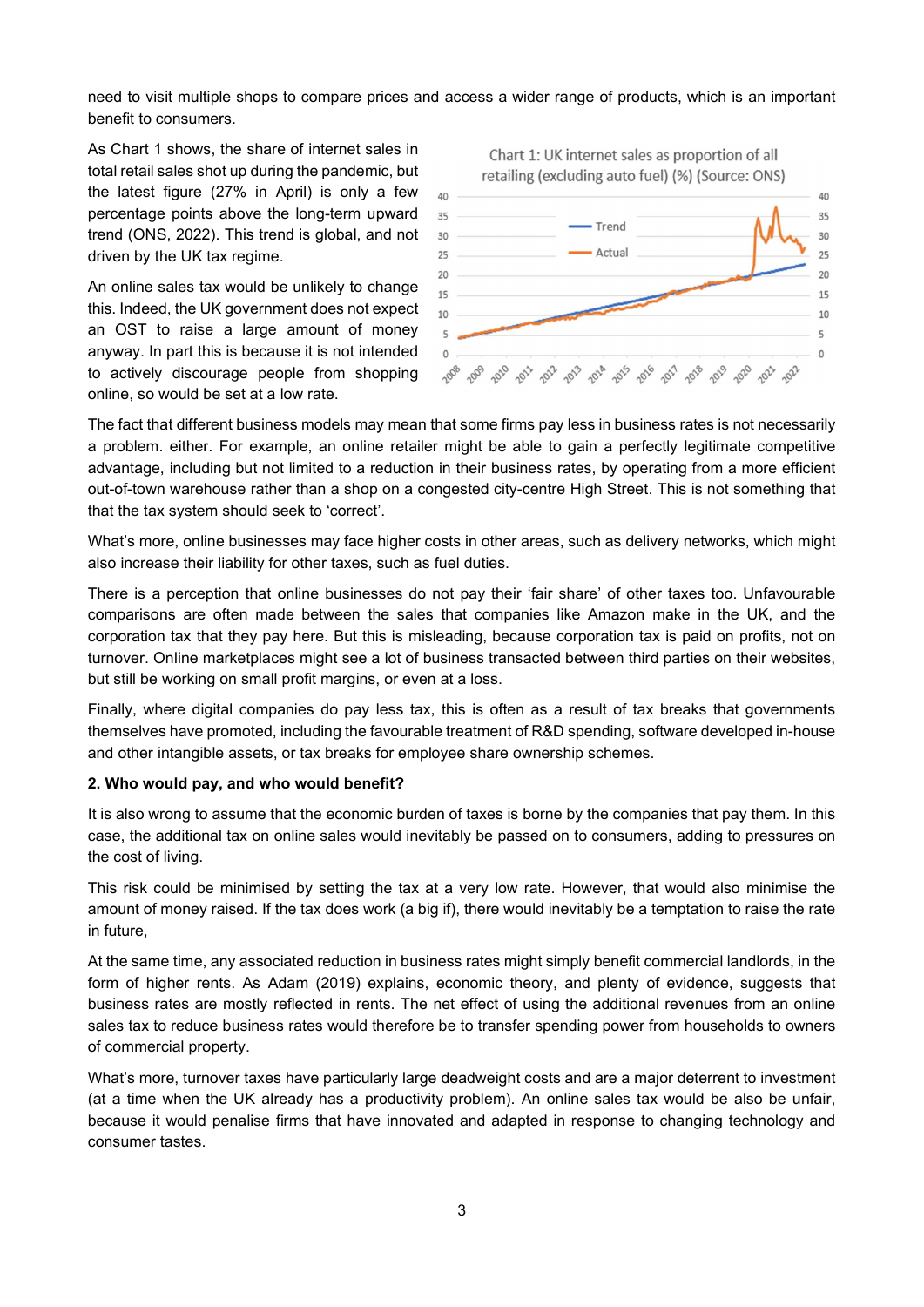## 3. How would it work?

An online sales tax could be a nightmare to administer. It would be hard to determine which transactions should be taxed, not least because many bricks-and-mortar businesses now have an online presence too.

The Treasury's own consultation paper identifies a long list of potential problems, including:

- i. how to define an online sale, and whether this should extend to cover 'remote' sales made by phone or post;
- ii. whether there should be exemptions, for example for 'click-and-collect' sales, or for particularly sensitive goods, such as food (business rates do not depend on the type of goods sold);
- iii. how to treat digital products, such as e-books or newspapers, which compete with purchases of print publications sold by physical shops;
- iv. whether the tax should only cover goods, or also services (bearing in mind that many transactions have elements of both);
- v. how to treat sales that cross international borders.

Any additional tax revenues could therefore be offset by the administrative costs and distortions. The consultation paper notes that a tax rate of 1% on online sales of goods from to consumers, or one alternative of a flat fee of £1 per order for deliveries, might raise around £1 billion. These are relatively small amounts of money in return for the hassle of introducing a brand new tax.

Finally, there are some potential obstacles in international law. This came up in the context of EU proposals for digital services taxes that were more or less explicitly targeted at large US-based firms. As Hufbauer and Lu (2018) explain, this appeared to be a de facto tariff in breach of WTO rules. An OST could therefore be an additional complication in negotiations on a US-UK trade deal.

Indeed, the experience of the UK's own Digital Services Tax (DST) shows that an online sales tax would be more trouble than it is worth. The DST is.expected to raise about £700 million in 2022-23 (OBR, 2022). However, the DST was only ever intended as a stopgap until an OECD deal on global taxation of multinational companies can be implemented (see OECD, 2021). The OECD deal will be a big enough challenge on its own, for both policymakers and businesses, without diverting energy to developing an OST.

In the meantime, there is ample evidence that the DST has been passed on to consumers in the form of higher prices, including by Amazon<sup>2</sup>. Like the DST, an OST would be a clumsy solution to a problem that does not exist, or, at best, is wrongly diagnosed.

# **Conclusions**

In short, there is no clear rationale for an online sales tax. The government says it is not intended to discourage people from shopping online. The consultation document also recognises that there will have to be a new tax system, with extra costs to government and compliance costs

But if the only purpose is to raise more revenue (to finance a reduction in business rates) this could be done in many other, probably better ways. to business. Options here include increasing VAT or extending its scope, introducing some form of land value tax, or raising corporate income taxes. However, it would of course be preferable not to go down this route at all.

As Shackleton (2022) discusses in more detail, applying extra taxes to new business models cannot be the right answer. It would send a signal that innovations which benefit consumers are somehow to be feared, and penalised.

 $2$  The DST is not payable on products that Amazon is selling on its own behalf, but only when acting as an online marketplace for other businesses. An OST would presumably apply to all sales on the platform